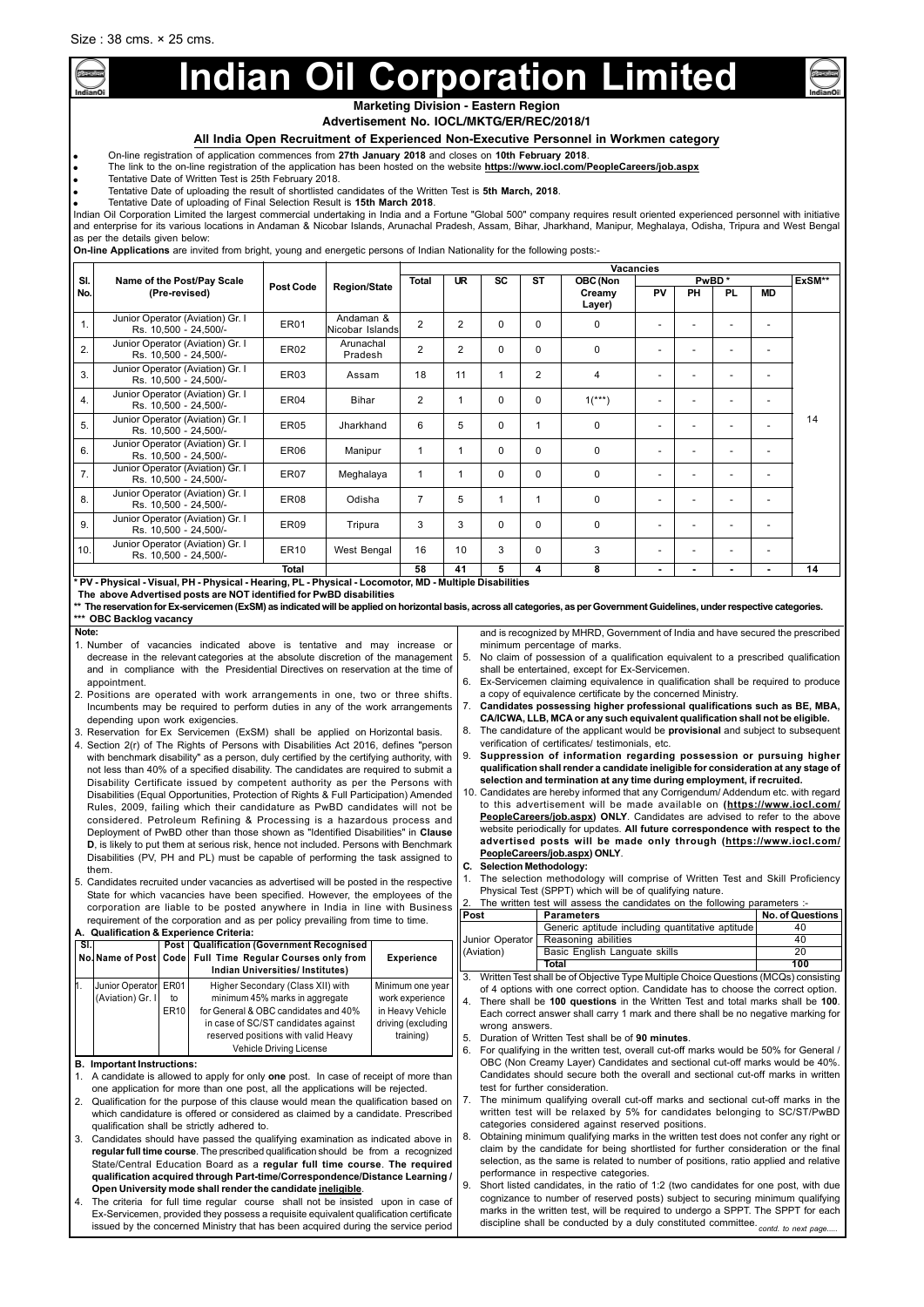- 10. In case of tie of marks in the written test for the last position on the Shortlist for SPPT, all such candidates shall be called for the SPPT, even if the total number exceeds the prescribed ratio. If such a situation arises anywhere before the last position while drawing a list, the last name/last few names, in proportion to the prescribed ratio, will get eliminated.
- 11. In SPPT, the technical skill/proficiency /physical ability to handle/operate the tools / equipment of the respective discipline of the shortlisted candidates shall be assessed.
- 12. Category-wise Merit list shall be drawn on the basis of marks obtained in the written test from & out of the said short-list, only for such candidates declared FIT in the SPPT.
- 13. In case of tie of marks for the last position on the Merit List, the candidate with prior date of birth (senior by age) shall find a place in the Merit list. However, the name of the junior shall also be retained in the said Merit List, as the last name. If such a situation arises anywhere before the last position while drawing a list, the last name/last few names in the list, in proportion to the prescribed ratio, will get eliminated.
- 14. Ex-Servicemen candidates, if found suitable, will be considered against reserved vacancy irrespective of their position in Merit list (in order of merit within the category) on horizontal reservation policy.
- 15. The candidature of the applicant would be provisional and subject to subsequent verification of certificates/ testimonials, experience etc. At any stage of the selection process, if it is found that the candidate has furnished false or incorrect information, the candidature/appointment of the candidate will be cancelled.
- 16. Filling up of vacancies is solely at the discretion of the management based on suitability of candidates and no claim will arise for appointment, if some of these vacancies are not filled due to unsuitability of available candidates or insufficiency in number of candidates.
- 17. The decision of the Management will be final and binding on all candidates on all matters relating to eligibility, acceptance or rejection of the application, mode of selection, cancellation of the selection process either in part or full, etc. No correspondence will be entertained in this regard.
- **D. Reservation for SC/ST/OBC (Non Creamy Layer):**
- 1. Reservation of Posts for SC/ST/OBC (Non Creamy Layer) will be in terms of numbers indicated above.
- 2. SC/ST/OBC (Non Creamy Layer) candidates can be considered under General standard of merit against the un-reserved posts provided no relaxation in age, qualification etc. is availed of/extended to them.
- 3. For claiming the benefit of OBC (Non Creamy Layer) category, the candidate should submit a latest caste certificate **(not more than six months old on the date of joining)** in the proforma prescribed by Govt. of India, which would, among others specifically mention that the candidate does not belong to the persons/sections (creamy layer) as mentioned in column 3 of the schedule to the Department of Personnel & Training, Government of India OM No. 36012/22/93- Estt.(SCT) dated 08.09.1993 and modifications issued vide OM No. 36033/1/2013-Estt.(Res.) dated 13-09-2017.
- 4. Candidates belonging to OBC category but falling in creamy layer are not entitled to OBC reservation benefits. Accordingly such candidates may choose to apply for the positions provided they meet the age criteria applicable to UR candidates and indicate their category as "UR". Indian Oil Corporation Ltd. being a Central Public Sector Undertaking, only those communities that are mentioned in the common list of OBC approved by Central Government shall be treated as OBC for the purpose of reservation. Relevant List can be viewed at http://www.ncbc.nic.in.
- **E.. Reservation for candidates belonging to Persons with Benchmark Disability (PwBD) categories:**
- 1. Reservations for PwBD category will be extended on horizontal basis, only in identified cadres/disciplines against number of identified posts notified, as prescribed below and as per Govt. guidelines. The identified posts along with categories of disability for engagement of PwBD candidates are as under :

| SI.<br>No.     | <b>Posts</b>            | Categories of disability (40% or above disability)                               |  |
|----------------|-------------------------|----------------------------------------------------------------------------------|--|
|                | <b>Junior Attendant</b> | • PV: Low Vision (LV)/Partially Blind (PB).                                      |  |
|                |                         | • PH: Partially deaf                                                             |  |
|                |                         | • PL: Musculoskeletal (OA - One Arm affected/OL - One Leg                        |  |
|                |                         | affected / OAL - One Arm and One Leg affected), Leprosy                          |  |
|                |                         | cured, Dwarfism, Acid Attack Victim, Cerebral Palsy                              |  |
|                |                         | • MD: A combination of above                                                     |  |
| 2              | Junior Business         | • PV: Low Vision (LV)/Partially Blind (PB).                                      |  |
|                | Assistant               | • PH: Partially deaf                                                             |  |
|                |                         | • PL: Musculoskeletal (OA - One Arm affected/OL - One Leg                        |  |
|                |                         | affected /OAL - One Arm and One Leg affected), Leprosy                           |  |
|                |                         | cured, Dwarfism, Acid Attack Victim, Cerebral Palsy                              |  |
|                |                         | • MD: A combination of above                                                     |  |
|                |                         |                                                                                  |  |
|                | P= Physical             | V=Vision variables<br>H=Hearing<br>L=Locomotors                                  |  |
| 2 <sub>1</sub> |                         | PwBD candidates with less than 40% of permanent disability are not eligible. The |  |

candidates are required to submit a Disability Certificate issued by competent authority as per the Persons with Disabilities (Equal Opportunities, Protection of Rights & Full Participation) Amended Rules, 2009, failing which their candidature as PwBD candidates will not be considered. 3. PwBD candidates must be capable of performing the task assigned to them. **Note: The above Advertised posts are not identified for Persons with Bench Mark Disability in the current recruitment and hence are not eligible to apply. F. Minimum & Maximum Age Limit and Relaxations to SC/ST/OBC (Non - Creamy Layer)**

#### **G. Other Concessions/Relaxations:**

- 1. The minimum prescribed qualification marks will be relaxed by 5% for candidates belonging to SC/ST/PwBD categories considered against reserved positions.
- 2. The minimum qualifying marks in the written test to be taken by such candidates shall also be relaxed by 5%.
- 3. SC/ST/PwBD candidates appearing for Written Test and Skill/Proficiency/Physical Test will be reimbursed single second class rail fare from the nearest railway station from the mailing address to the place of Written Test and Skill/Proficiency/ Physical Test (SPPT) and back by the shortest route on production of ticket, provided the distance is not less than 30kms.
- SC/ST/PwBD candidates are exempted from payment of application fee.
- **H. Concessions and Relaxations to candidates belonging to Ex Servicemen candidates :**
- Reservation for Ex Servicemen will be applied on horizontal basis, across all categories including disabled Servicemen, as per Govt. guidelines, under respective categories.
- 2. An Ex-serviceman, who has put in not less than 6 months continuous service in Armed Forces, shall be allowed to deduct the period in Armed Forces service from his actual age which shall be his resultant age. The resultant age shall not exceed the prescribed maximum age by
	- more than 3 years for General Candidates
	- more than 8 years for disabled Defence services personnel belonging to SC/ST
	- more than 8 years for SC/ST, if considered against reserved positions
	- more than 6 years for OBC (Non-Creamy Layer), if considered against reserved position.

3. Work experience as prescribed of technical or professional nature is essential for being considered eligible

- 4. For Ex Servicemen, a declaration of same area of work experience will be sufficient and no work experience related document will be required
- 5. The criteria for full time regular course is not mandatory for Ex Servicemen, provided they possess a requisite equivalent qualification that has been acquired during the service period and is recognized by MHRD, GoI and have secured the prescribed minimum percentage of marks.
- 6. Ex Servicemen claiming an equivalence in qualification shall be required to produce a copy of equivalence certificate issued by the concerned Ministry
- 7. Ex Servicemen candidates are exempted from payment of application fee.
- 8. Concessions regarding grant of travelling allowance to SC/ST candidates appearing for written test and SPPT will also be extended to disabled ex-servicemen. **I. Date of reckoning Eligibility criteria:**

**The date for the purposes of possession of qualification, experience and meeting age criteria shall be 31st January, 2018**.

#### **J. Pay & Perks:**

Besides Basic Pay and Industrial pattern of DA, the other allowances / benefits include HRA/subsidized housing accommodation (as per availability), Medical Facilities, Productivity/ Performance Related Pay, Gratuity, Contributory Provident Fund, Employees' Pension Scheme, Group Savings Linked Insurance, Group Personal Accident Insurance, Leave Encashment, Leave Travel Concession/LFA, Contributory Superannuation Benefit Fund Scheme, House Building Advance, Conveyance Advance/Maintenance Reimbursement, Children Education Allowance etc., as per Corporation rules.

### **K. Pre-Employment Medical and Physical Fitness:**

Candidates are advised to ensure that they are medically fit as per Indian Oil's preemployment medical standard. Candidates are advised to go through the "Guidelines and Criteria for Physical Fitness for Pre-employment medical examination" and satisfy themselves of meeting the fitness criteria before starting the application submission process before they commence the application process. The guidelines are available in the following link https://www.iocl.com/ PeopleCareers/Pre-employment\_Guiding\_Principles11th\_mar\_2011.pdf

#### **L. Application Fee:**

1. General and OBC candidates are required to pay Rs.150/- (Rs. One hundred fifty only) as Application Fee plus additional Bank charges as applicable through the Payment Gateway / NEFT Online Transfer provided through the Portal **ONLY**. **No other mode of receipt of payment shall be accepted**.

2. Application of candidates for whom the application fee is not received by IOCL by the last date of receipt of applications, shall not be considered for selection process. **M. General Instructions:**

- 1. Only Indian Nationals are eligible to apply.
- 2. The candidates must have an active e-mail id and mobile number, which must remain valid for at least next one year. All future communication with the candidates will take place through registered email id only.
- Candidates are advised to carefully read the full advertisement for details of educational qualification and other eligibility criteria before submission of on-line application.
- 4. The candidates should have the relevant documents like percentage of marks obtained in the qualifying examination, caste/sub-caste certificate, date of issue, name of issuing authority, state of origin, etc. readily available with them before they commence the application process. 5. The OBC candidates who belong to "Creamy Layer" are not entitled for concession admissible to OBC (Non Creamy Layer) candidates and such candidates will have to indicate their category as Unreserved (UR). 6. Candidate employed in Government/Government Departments/PSUs/Autonomous Bodies will be required to submit 'NO OBJECTION CERTIFICATE' at the time of SPPT, failing which the candidate will not be allowed to appear in the SPPT. Such candidates, if offered an appointment, shall be required to submit proper 'RELEASE ORDER' from their employer at the time of joining, without which they will not be allowed to join.
- 1. Minimum 18 years and Maximum age shall be 26 years for General category candidates.
- 2. Mark sheet issued by a Board of Secondary Education for passing Matriculation (Class X) Examination shall be the only acceptable document in support of age. However, where date of birth is not mentioned in the Matriculation (Class X) Mark sheet of a Board, the date of birth may be verified from admit Card/passing Certificate of the Board.
- 3. Relaxation in upper age limit up to 5 years for SC/ST and 3 years for OBC(Non - Creamy Layer) candidates considered against reserved positions.
- 4. Relaxation in upper age limit by 5 years, in addition to all other age relaxations given to SC / ST/OBC (Non-creamy Layer) as per Government norms, will be given to those who had ordinarily been domiciled in the State of Jammu & Kashmir during the period from 01.01.1980 to 31.12.1989.
- 7. **Candidates need to apply for only one post as the written test for all the positions will be conducted on the same date and at the same time in all the test centers.** 8. Candidates not found to be meeting the prescribed eligibility criteria shall be rejected at any stage of the selection process.
- 9. Mere issuance of written test/SPPT call letter or reference for medical examination will not imply final selection of candidate, which may please be noted.
- 10. Candidates will be required to carry a Photo ID Proof for the Written Test and SPPT. The original Photo ID shall be checked and verified during the Tests. A self-attested photocopy of the same shall also be collected along with the admit card after the Written Test and SPPT. Candidates are advised to retain a copy of the Admit card /

contd. to next page.

#### *.....contd. from previous page.....*